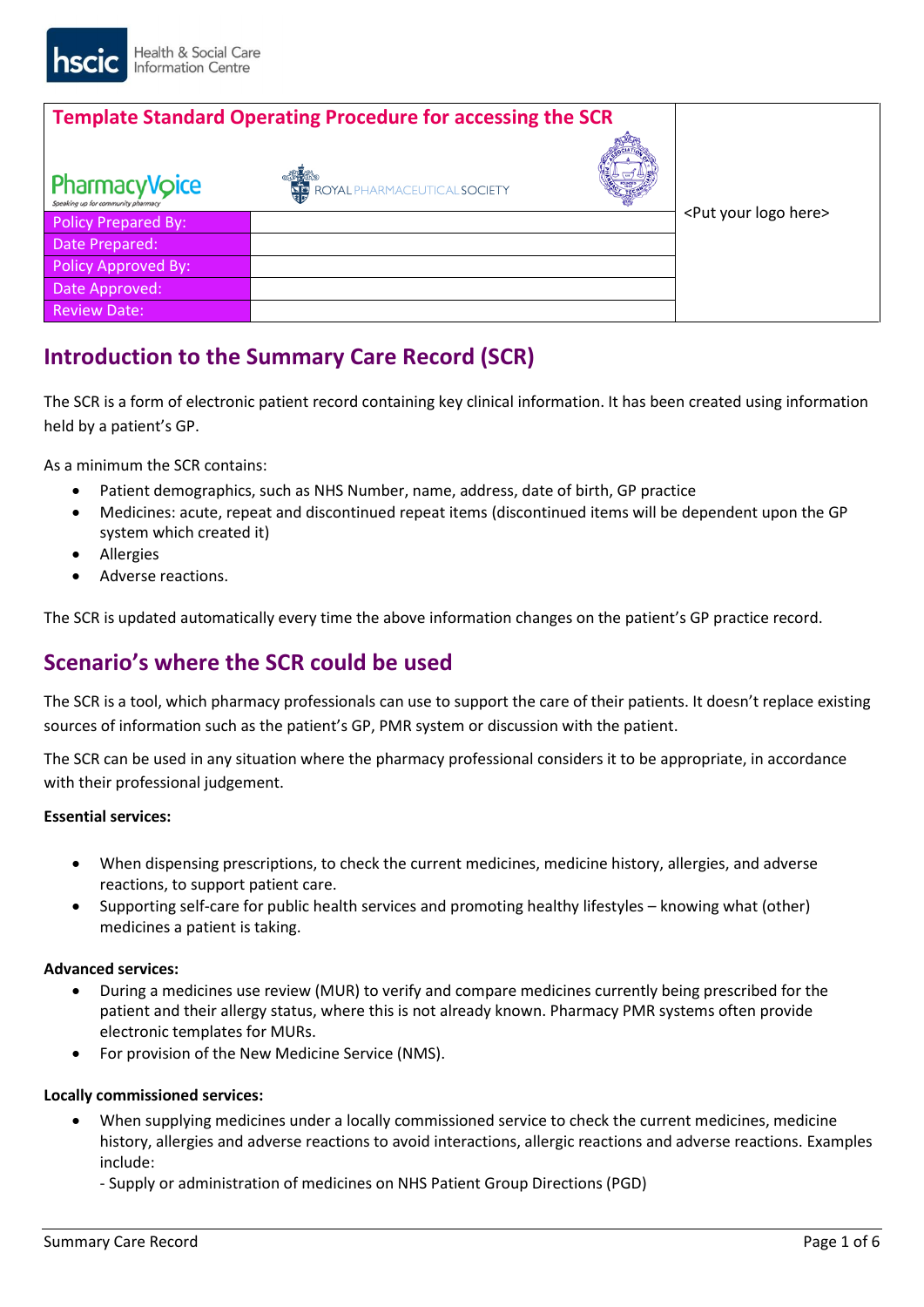- During minor ailments consultations (MAS) to confirm suitability of over the counter medicines with regular medicines and in the light of any allergies, adverse reactions, or diagnoses listed.

 When dispensing an emergency supply (at the request of the patient) to verify the name, form, strength and dose of medicine previously had by the patient.

## **Permission to View (PTV) an SCR**

The SCR has a 'permission to view' consent model. The patient's permission must be sought to view that patient's SCR for their care episode. It is essential that the patient provides informed consent. Consideration must be made to the appropriate length of time this would cover, and in what circumstance. Additional materials and discussion may be needed to support pharmacists and to ensure patients fully understand what they are giving consent for. Patient leaflets are available for this. Please also refer to GPHC guidance on consent referenced at the end of this document.

Pharmacy professionals must only access a patient record to enable direct provision of a pharmacy service. It would be inappropriate and unethical for registered pharmacy professionals to access information from any record for purposes unrelated to the pharmacy service the patient is requesting be provided.

[local process choice – delete as appropriate]\*\*\* Prior to viewing SCR, we will obtain explicit written consent from the patient. This should provide a full audit trail if it is later required. A copy of this record will be retained in the pharmacy. (for two years from the date of signature)

 $\frac{1}{2}$  [local process choice – delete as appropriate]\*\*\* Prior to viewing SCR, we will obtain explicit verbal consent from the patient.

If the patient is not *able* to give permission to access their SCR, then pharmacists should consider whether "access in an emergency" should be used.

## **Procedure for viewing an SCR**

*Pharmacy professionals are authorised to undertake the following:*

### **P1 Establishing a need to access (legitimate relationship (LR)) and permission to view**

- 1. Pharmacy professionals make a professional judgement that viewing the SCR would be beneficial to providing direct care to the patient.
- 2. The patient should be provided with an explanation about viewing SCR, as part of seeking permission to view. This should be simple, straightforward, honest and appropriately communicated.
- 3. The patient's permission and consent is sought to view their record.
- 4. [local process choice delete as appropriate]\*\*\* A written record of the permission to view is made and signed by the patient using the 'Permission to View Your NHS Summary Care Record' form. A copy of this record will be retained in the pharmacy. (for two years from the date of signature)
- 5. **[local process choice delete as appropriate]\*\*\*** A contemporaneous note will be made in the PMR in order to record that SCR has been accessed, whether there was consent or it was emergency access, and any associated advice/provision.
- 6. If a competent adult refuses to give consent clearly explain the consequences of their decision, taking care that you do not pressure the patient to accept your advice. You should make a record in the PMR if a patient refuses to give consent. This should include the discussions that have taken place and the advice you gave. Do not proceed to view their SCR.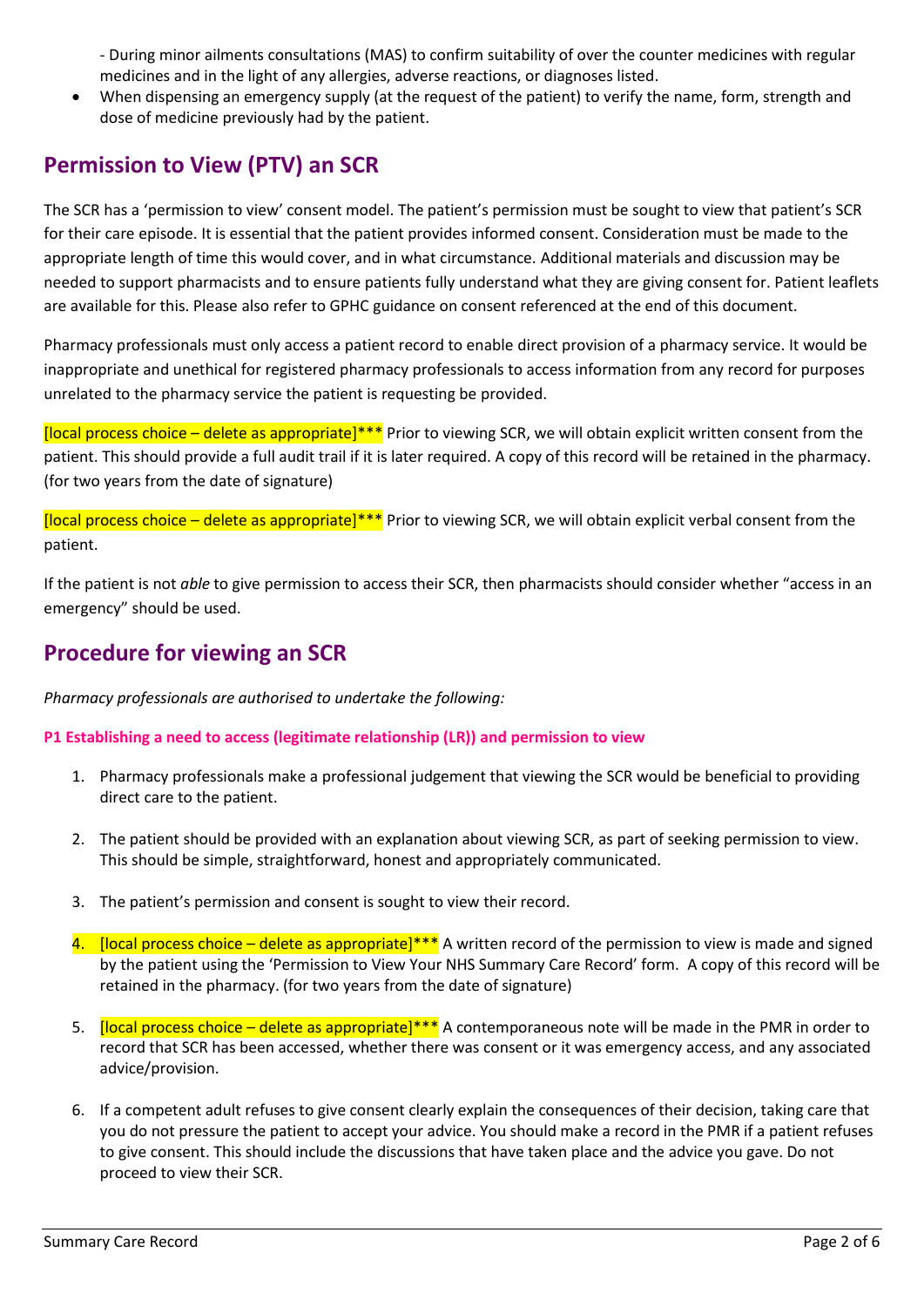7. For further information on capacity, children and young people refer to GPhC Guidance document on consent, referenced at the end of this document. As a principle, for children, the child's capability to provide consent for themselves should be considered. If they are not able to, then it is acceptable to accept consent from the parent/guardian. For adults where capacity is lacking, only those with legal authority can provide consent on another person's behalf. If this is not in place, then the "access in an emergency" route should be considered.

### **P2 Locating a patient on the SCR**

- 1. **[local detail amend as appropriate]\*\*\*** Use any of the desktop computers located in the main dispensary/consultation room/etc.
- 2. If not already entered, enter your smartcard into the reader and when prompted enter your PIN.
- 3. **[local detail amend as appropriate]\*\*\*** Log onto the NHS Spine portal/SCR application using the shortcut on the desktop.
- 4. Find the correct patient by entering the NHS number if known. This is the preferred method of searching. If you have already safely identified the patient in the PMR, you may wish to copy and paste the NHS number from there.
- 5. Should the NHS number not be available search using a minimum of surname, gender and date of birth. Postcode and first name can also be used. Advanced search functions are available if needed.
- 6. If only one patient is found their details will be opened, otherwise locate the correct patient from the patient list and click on the patient.
- 7. Over 96% of the population of England have an SCR as of July 2015, but in the event that the patient has dissented from having a SCR or their practice has not yet uploaded a SCR, a cross in the top right of the screen will display 'No summary care record exists'. In such cases this should be explained to the patient and pharmacist will have to use their professional judgement and use existing sources of information such as the patient's GP, PMR or discussion with the patient to make clinical decisions.

### **P3 Permission to View / Access Management**

- 8. Once a patient has been located, the access management system will ask you to confirm that the patient has given you permission to view their SCR; if they have, click yes to confirm.
- 9. If you are a locum accessing SCR, you MUST first select "provide additional information", and continue to detail the branch ODS code and details, which is  $F^{***}$ , for this site. You can then select "yes" to confirm.
- 10. If the patient is unable to give their permission, select the emergency access button and give a full explanation as to why access is being made without the patient's permission.

### **P4 Viewing the SCR**

- 11. The SCR will automatically launch with a screen showing the time and date when the GP last updated the SCR. Scrolling down will show medicines, allergies and adverse reactions. It may show additional information too.
- 12. Only if needed should the SCR be printed either on paper or to file e.g. PDF. If on paper it must be securely filed or securely destroyed. If a pdf, it may be securely attached to the patient PMR record, or securely deleted. Once the record has been viewed, log out using the exit tab.
- 13. If you access SCR again within 45 minutes, you will be asked do you want to return to the last patient you accessed.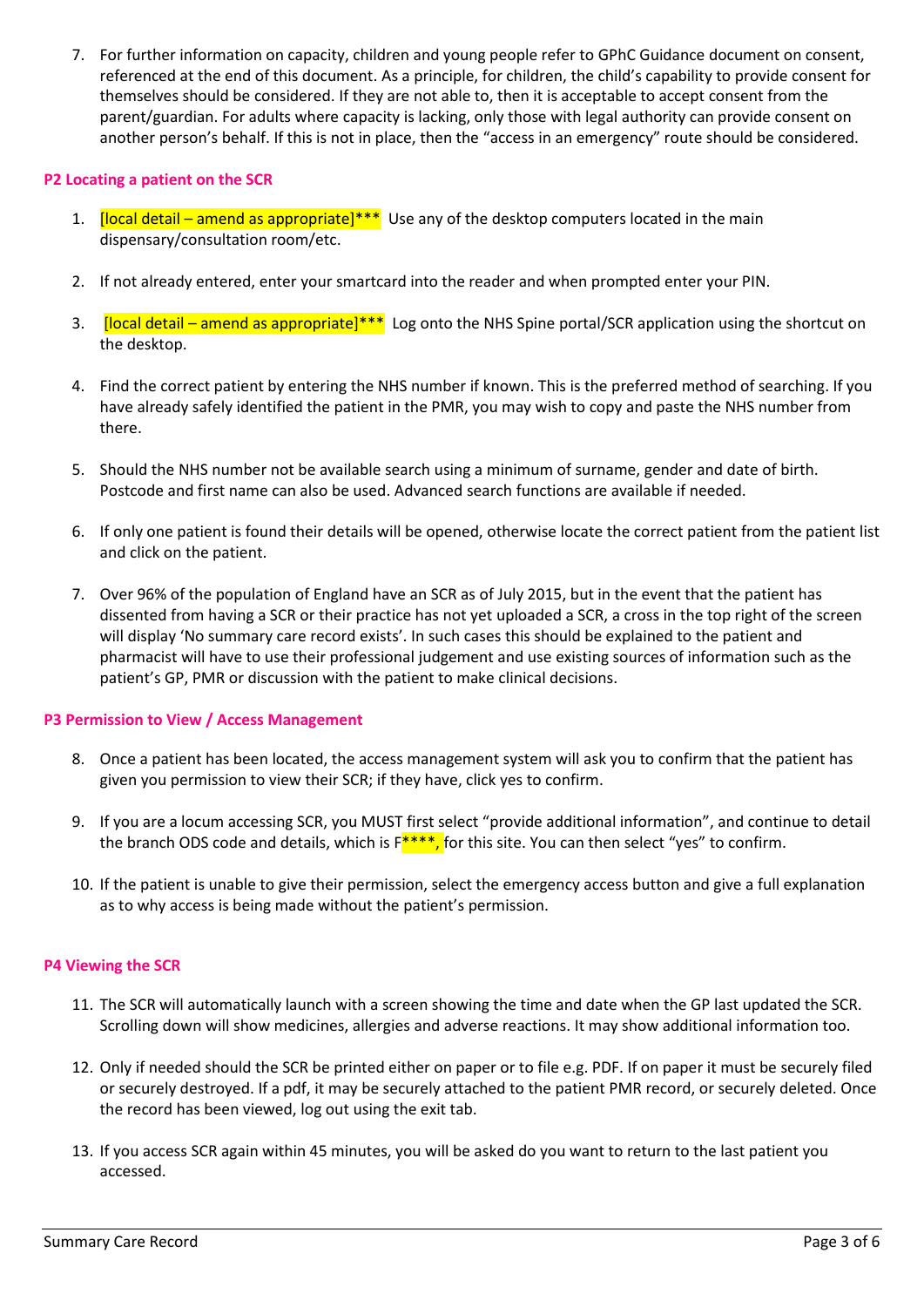### **P6 Notes on Interpreting the SCR**

- GP system suppliers are in the process of upgrading their systems to make improvements in the way that SCRs are displayed and updated. For a period of time some records may have the old view and some will be updated
- The updated SCR view will show:
	- o 12 months of acute medicines
	- o Last issued date for repeat medicines included
	- o Text stating that care has been discontinued at a practice shown when a patient has moved practice, clearly displayed at the top of the SCR.
	- o 6 months of discontinued repeat medicines.
- Be aware that you may sometimes see many of the same medicines listed in both repeat medicines and discontinued repeat medicines. This is because some GP systems will add an entry into the discontinued repeat medicines when they re-authorise a repeat medicines. This is in the process of being reviewed, but with the alternative being that no discontinued medicines will be displayed.

### **P7 Record Keeping: Record, Record, Record**

- 14. [local process choice delete as appropriate]\*\*\* A note should be made in the patient's PMR at the point of care, indicating that consent to view the SCR had been obtained together with a summary of the decisions /interventions made and outcomes. This could be invaluable at a later date in helping to demonstrate that the pharmacist provided the appropriate standard of care at a particular time, and/or to account for professional decision making.
- 15. [local detail amend as appropriate]\*\*\* File the written record of the 'Permission to View Your NHS Summary Care Record' form. A copy of this record will be retained in the pharmacy and will be made available to the privacy officer if required.

### **Information Governance and Confidentiality**

#### **Internal Procedures**

Information governance (IG) refers to the processes by which personal information is collected, managed, transmitted and used in a secure and confidential way in an organisation. The NHS Health and Social Care Information Centre (HSCIC) IG toolkit for community pharmacy provides the pharmacy profession with guidance and a compliance framework to enable them to address Information Governance. We complete an annual assessment and audit of our IG compliance and this can be found in SOP document  $***$ .

All patient identifiable data used by pharmacy professionals, whether accessed from national NHS care records or stored in local or networked systems is subject to relevant NHS IG requirements. These cover many aspects of good practice in information management and security including prevention of accidental disclosure, security of hardware and software, staff training, management of critical incidents and various others. This document should be read in conjunction with Information governance SOPs \*\*\*, which includes our annual audit and assessment of compliance with the IG standards.

Our internal information governance lead is  $***$ .

### **Information Governance Controls: Local Privacy Officer**

Viewing SCRs will trigger a mechanism of alerts, which are visible to the local privacy officer. These will be regularly reviewed to ensure that access is appropriate.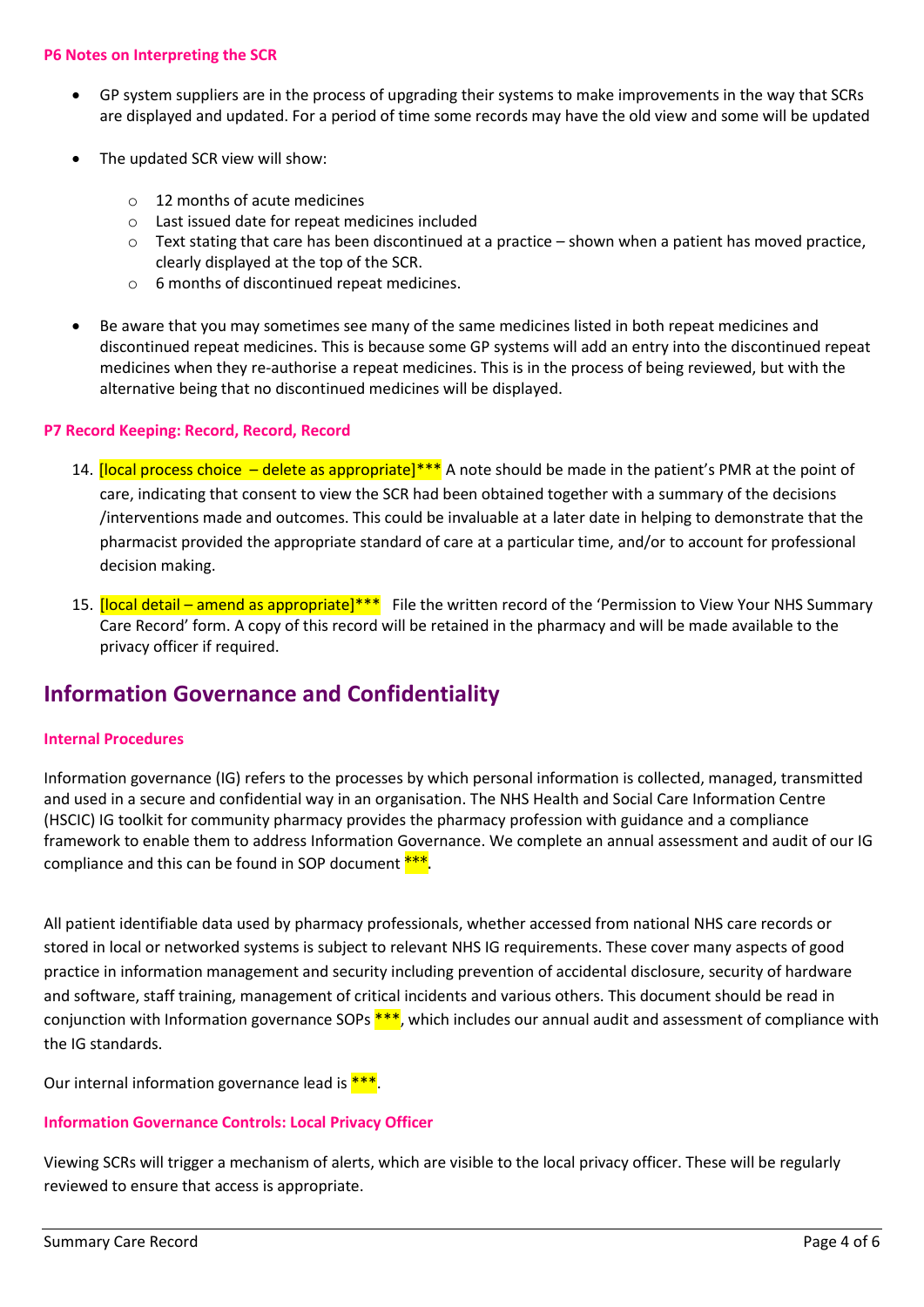The local privacy officer is:

| $***$  |  |  |
|--------|--|--|
| ***    |  |  |
| Tel:   |  |  |
| Email: |  |  |

# **Liability**

The SCR service provides guidance for healthcare professionals about liability associated with record use. However the current consensus is that healthcare professionals have a number of record sources available to them, and that they should use their professional judgement concerning the best record to access in each instance. For example, if a pharmacist has a query about the supply arrangements for a patient receiving a clinical trial medicine, then it would be professionally justifiable for the pharmacist to seek the information to answer the query from systems other than the SCR. It is accepted professional practice that pharmacists currently complete many routine tasks (such as straightforward over the counter sales or the supply of repeat medication) without referring to additional sources of information, and having access to the summary care record is not expected to radically alter this situation.

[Local detail – amend as required] Our NPA/other Professional Indemnity Insurance covers the use of the SCR.

## **Technical Specification**

- o Please refer to the most recent Warranted Environment specification [WES](http://systems.hscic.gov.uk/spine/future) to detail specific requirements, to include Internet explorer to SCR-compatible version, java version and preferred Identity Agent
- o Ensure IP address access to SCR; probably already achieved as part of the EPSr2 upgrade. NB There may be more than 1 IP address range due to dual data centres
- o Allowing access to the appropriate site NHS Spine Portal Summary Care Record Application (SCRa) via N3 connection
- o Pharmacy professionals smartcards. Specific roll based access control added to their cards in order to access patient information. In addition to role code R8003 [EPSr2] the following need to be added to smart cards:
	- o B0257 View non ETP Clinical data
	- o B0264 Access SCR application
	- o B0085 claim a relationship with a patient
	- o B0168 View SCR when permission could not be requested

## **Training and Preparation**

Pharmacy professionals will be provided with a copy of this SOP and training notes from HSCIC/CPPE/local support on viewing SCR.

Access to SCR will only be provided once successful completion of E-learning has been evidenced at the pharmacy. Pharmacy professionals should make sure they are familiar with our internal information governance procedures, along with GPhC guidance on consent and confidentiality and may choose to make a CPD entry.

### **SCR Test NHS Numbers**

The following NHS numbers have been provided by HSCIC that can be used to test access or used during training purposes:

| 999 040 2132 | 999 025 2947 | 999 025 2955 |
|--------------|--------------|--------------|
| 999 024 3271 | 999 024 0272 |              |